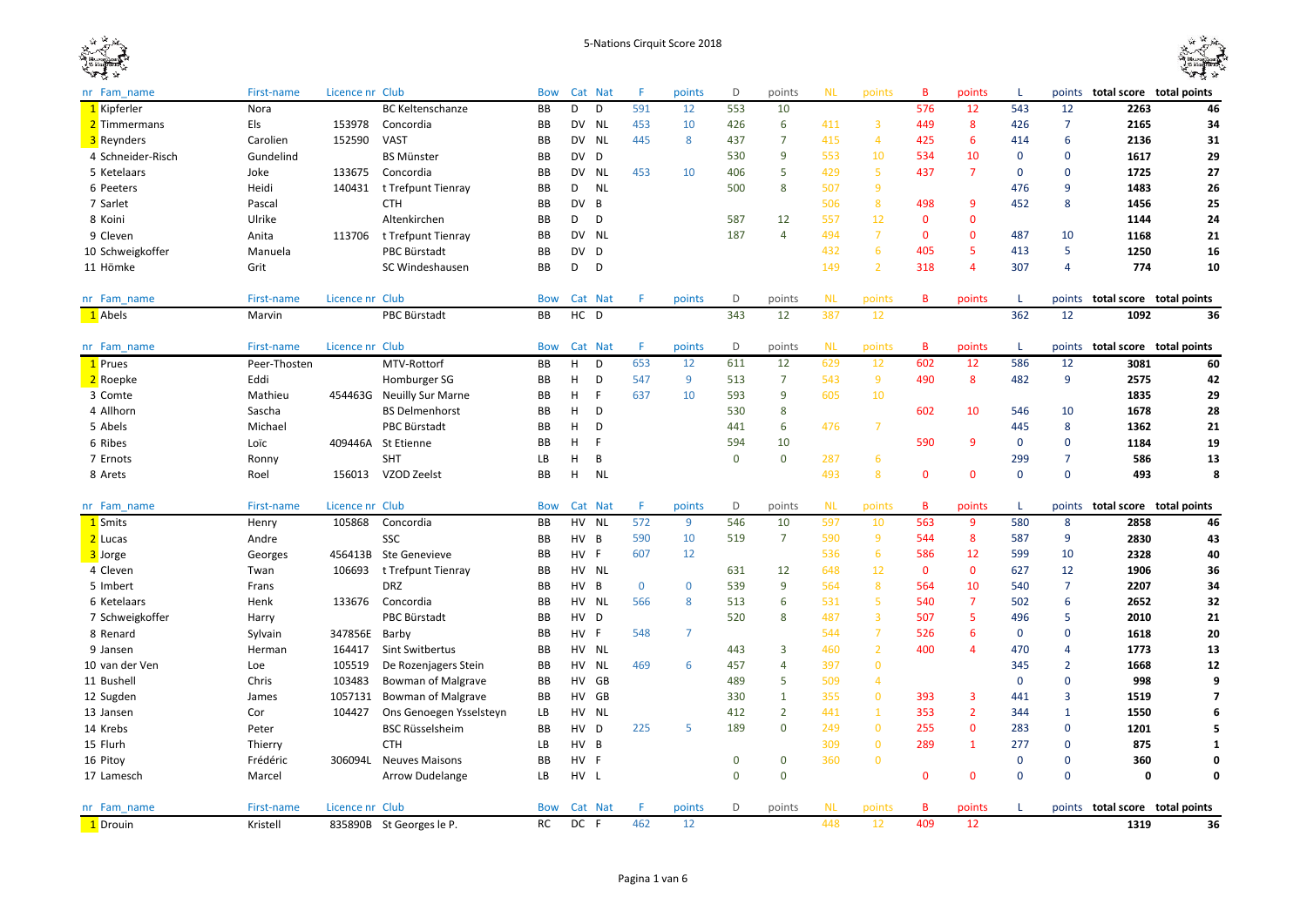

| nr Fam name          | First-name  | Licence nr Club |                           | Bow        |           | Cat Nat        | F.       | points         | D        | points         | <b>NL</b>    | points         | B            | points         | L            | points         | total score total points        |                          |
|----------------------|-------------|-----------------|---------------------------|------------|-----------|----------------|----------|----------------|----------|----------------|--------------|----------------|--------------|----------------|--------------|----------------|---------------------------------|--------------------------|
| 1 Buri               | Nicole      |                 | SC St. Arnual             | RC         | <b>DJ</b> | D              |          |                | 422      | 10             | 451          | 12             | 377          | 12             | 350          | 10             | 1600                            | 44                       |
| 2 Maagdenberg        | Maeike      | 167694          | Geronimo                  | <b>RC</b>  | DJ        | <b>NL</b>      |          |                | 365      | 9              | 403          | 9              | $\mathbf{0}$ | $\mathbf{0}$   | 380          | 12             | 1148                            | 30                       |
| 3 van Gisteren       | Nienke      | 169613          | De Vriendenkring 1897     | RC         | DJ        | <b>NL</b>      |          |                | 436      | 12             | 431          | 10             | $\mathbf{0}$ | $\mathbf{0}$   |              |                | 867                             | 22                       |
|                      |             |                 |                           |            |           |                |          |                |          |                |              |                |              |                |              |                |                                 |                          |
| nr Fam name          | First-name  | Licence nr Club |                           | <b>Bow</b> |           | Cat Nat        |          | points         | D        | points         | <b>NL</b>    | points         | B            | points         | L            | points         |                                 | total score total points |
| 1 Prelipcean         | Marina      |                 | SSC                       | <b>RC</b>  | <b>DV</b> | $\overline{B}$ | 661      | 12             | 579      | 12             | 622          | 12             | 617          | 12             | 595          | 10             | 3074                            | 58                       |
| 2 Leneutre - Bourhis | Anaïs       | 455168Y         | Amiens                    | RC         | D         | F              | 568      | 9              | 517      | 9              |              |                | $\mathbf 0$  | $\mathbf 0$    | 493          | 9              | 1578                            | 27                       |
| 3 Larribe            | Clémence    | 886036H Amiens  |                           | <b>RC</b>  | D         | $\mathsf{F}$   | 314      | 8              | 261      | 8              |              |                |              |                | 271          | 8              | 846                             | 24                       |
| 4 Kreikemeyer        | Dagmar      |                 | <b>BSC Karlsruhe</b>      | RC         | D         | D              | 619      | 10             |          |                |              |                | $\mathbf{0}$ | $\mathbf 0$    | 606          | 12             | 1225                            | 22                       |
| 5 Neumann            | Elena       |                 | <b>BSC Sherwood Herne</b> | RC         | D         | D              |          |                | 537      | 10             | $\bf{0}$     | $\mathbf 0$    |              |                | $\mathbf{0}$ | $\mathbf 0$    | 537                             | 10                       |
| nr Fam name          | First-name  | Licence nr Club |                           | <b>Bow</b> |           | Cat Nat        | F        | points         | D        | points         | <b>NL</b>    | points         | B            | points         | L            | points         |                                 | total score total points |
| 1 Bakker             | Willem      | 167665          | Waalre                    | RC         | HJ        | <b>NL</b>      | 681      | 12             | 656      | 12             | 689          | 12             | 649          | 12             | 658          | 12             | 3333                            | 60                       |
| 2 Keck               | Andreas     |                 | SV Burgfalken Wiesbaden   | <b>RC</b>  | HJ        | D              | 571      | 10             | 576      | 10             | 634          | 10             | 631          | 10             | 611          | 10             | 3023                            | 50                       |
| 3 David              | Clément     | 789614B Laval   |                           | RC         | HJ        | $\vdash$       | 420      | 9              |          |                | 494          | 9              | 461          | 9              |              |                | 1375                            | 27                       |
|                      |             |                 |                           |            |           |                |          |                |          |                |              |                |              |                |              |                |                                 |                          |
| nr Fam name          | First-name  | Licence nr Club |                           | <b>Bow</b> |           | Cat Nat        | F        | points         | D        | points         | <b>NL</b>    | points         | B            | points         | L            | points         |                                 | total score total points |
| 1 Forster            | Pascal      |                 | SV Eberstadt              | RC         | H         | D              | 685      | 10             | 650      | 9              | 656          | 8              | 652          | 9              | 691          | 12             | 3334                            | 48                       |
| 2 Elsasser           | Henrik      |                 | <b>BSC Karlsruhe</b>      | RC         | н         | D              | 663      | 9              | 638      | $\overline{7}$ | $\mathbf{0}$ | $\mathbf{0}$   | 666          | 12             | 629          | 10             | 2596                            | 38                       |
| <b>3</b> Peremans    | Manuel      |                 | SSC                       | <b>RC</b>  | H         | B              | 655      | $\overline{7}$ | 623      | 6              | 627          | $\overline{7}$ | 633          | 8              | 607          | 8              | 3145                            | 36                       |
| 4 Ramaekers          | Robin       |                 | <b>SHT</b>                | <b>RC</b>  | н         | B              | 710      | 12             | 685      | 12             | 702          | 12             |              |                | $\mathbf 0$  | $\mathbf 0$    | 2097                            | 36                       |
| 5 Sprenger           | Karsten     |                 | RSV Detmold Klüt          | <b>RC</b>  | н         | D              |          |                | 671      | 10             | 698          | 10             | 661          | 10             |              |                | 2030                            | 30                       |
| 6 Durand             | Antoine     |                 | 769534A St Georges le P.  | RC         | н         | F              | 660      | 8              |          |                | 656          | -9             | 617          | 6              |              |                | 1933                            | 23                       |
| 7 Kools              | René        |                 | <b>KSM</b>                | RC         | н         | B              |          |                | 621      | 5              | $\bf{0}$     | $\mathbf 0$    | 618          | 7              | 607          | 7              | 1846                            | 19                       |
| 8 Zilinski           | Thomas      |                 | TV Rheydt                 | RC         | н         | D              |          |                | 643      | 8              | $\bf{0}$     | $\mathbf 0$    |              |                | 627          | 9              | 1270                            | 17                       |
| 9 Cullmann           | Marius      |                 | <b>Adlerauge Humes</b>    | RC         | н         | D              | 598      | 3              | 572      | 4              | 594          | $\overline{4}$ | 576          | 5              | $\mathbf{0}$ | $\mathbf 0$    | 2340                            | 16                       |
| 10 Vanahmme          | Cyril       | 334711S         | Laval                     | <b>RC</b>  | H         | F              | 628      | $\overline{4}$ |          |                | 611          | 5              | 576          | 4              |              |                | 1815                            | 13                       |
| 11 Verlinden         | Léandre     |                 | ACB                       | <b>RC</b>  | н         | B              | 636      | 5              |          |                | 613          | 6              | $\mathbf{0}$ | $\mathbf 0$    |              |                | 1249                            | 11                       |
| 12 Dorfner           | Lars        |                 | <b>BC Pfeil Treysa</b>    | <b>RC</b>  | н         | D              | 646      | 6              | 382      | 3              |              |                | $\mathbf{0}$ | $\mathbf 0$    | $\mathbf 0$  | $\mathbf 0$    | 1028                            | 9                        |
| 13 Le Levier         | Mathieu     | 66051D          | Laval                     | RC         | H         | F              | 597      | $\overline{2}$ |          |                | 592          | $\overline{3}$ | 576          | $\overline{3}$ |              |                | 1765                            | 8                        |
| nr Fam name          | First-name  | Licence nr Club |                           | <b>Bow</b> |           | Cat Nat        | F        | points         | D        | points         | <b>NL</b>    | points         | В            | points         | L.           |                | points total score total points |                          |
| 1 Jeanney            | Martial     | 079586G         | Montfermeil               | <b>RC</b>  | HV F      |                | 622      | 12             | 587      | 10             | 622          | 10             | 644          | 12             | 583          | $\overline{7}$ | 3058                            | 51                       |
| 2 Kacic              | Jean-Pierre |                 | <b>DVS</b>                | RC         | HV B      |                | 593      | $\overline{7}$ | 588      | 12             | 632          | 12             | 606          | 10             | 593          | 9              | 3012                            | 50                       |
| 3 Weber              | Thorsten    |                 | <b>Team Archery Zone</b>  | RC         | HV D      |                | 610      | 10             | 557      | $\overline{7}$ | 606          | 9              | 605          | 9              | 557          | 6              | 2935                            | 41                       |
| 4 Deprez             | Filip       |                 | <b>BRI</b>                | RC         | HV B      |                | 608      | 9              | 553      | 6              | 600          | 8              | 601          | 8              | 588          | 8              | 2950                            | 39                       |
| 5 Der Kinderen       | Andre       | 100290          | Pieter Breugel            | <b>RC</b>  |           | HV NL          |          |                | 582      | 9              | 568          | 6              | $\Omega$     | $\mathbf 0$    | 639          | 12             | 1789                            | 27                       |
| 6 Nicolay            | Thierry     |                 | SSC                       | <b>RC</b>  | HV B      |                | 519      | $\overline{3}$ | 568      | 8              | 559          | $\overline{4}$ | 529          | $\overline{4}$ | 511          | $\overline{3}$ | 2686                            | 22                       |
| 7 Bidaud             | Yves        | 400633W Meaux   |                           | RC         | HV F      |                | 577      | 6              |          |                | 565          | 5              |              |                | 616          | 10             | 1758                            | 21                       |
| 8 Dillen             | Willy       |                 | <b>SSR</b>                | RC         | HV B      |                | 570      | 5              | 538      | 5              | 521          | $\mathbf 0$    | 541          | 5              | 531          | 5              | 2701                            | 20                       |
| 9 Drouin             | Jean Claude | 304698U         | St Georges le P.          | RC         | HV F      |                | 600      | 8              |          |                | 552          | $\overline{2}$ | 582          | $\overline{7}$ |              |                | 1734                            | 17                       |
| 10 Maagdenberg       | Jeffrey     | 108585          | Geronimo                  | RC         | HV        | NL             | 556      | $\overline{4}$ | 482      | 3              | 558          | $\overline{3}$ | 522          | 3              | 496          | $\overline{2}$ | 2614                            | 15                       |
| 11 Massieye          | Antoine     | 111333P         | Barby                     | RC         | HV        | - F            | 299      | $\mathbf{1}$   |          |                | 597          | $\overline{7}$ | 582          | 6              | $\mathbf 0$  | $\mathbf 0$    | 1478                            | 14                       |
| 12 Verbaeten         | Leo         |                 | <b>DNM</b>                | RC         | HV B      |                | 512      | $\overline{2}$ | 513      | 4              | 533          | $\mathbf{1}$   | 500          | $\overline{2}$ | 513          | 4              | 2571                            | 13                       |
| 13 Pena              | Victor      |                 | <b>CHT</b>                | <b>RC</b>  | HV B      |                |          |                | 178      | $\overline{2}$ | 404          | $\mathbf 0$    | $\mathbf{0}$ | $\mathbf{0}$   | 357          | 1              | 939                             | 3                        |
| 14 Ruthenstorfer     | Rudi        |                 | <b>BSC Rüsselsheim</b>    | <b>RC</b>  | <b>HV</b> | D              | $\Omega$ | $\mathbf{0}$   | $\Omega$ | $\Omega$       | $\Omega$     | $\mathbf{0}$   | $\Omega$     | $\Omega$       | $\Omega$     | $\Omega$       | 0                               | $\mathbf{0}$             |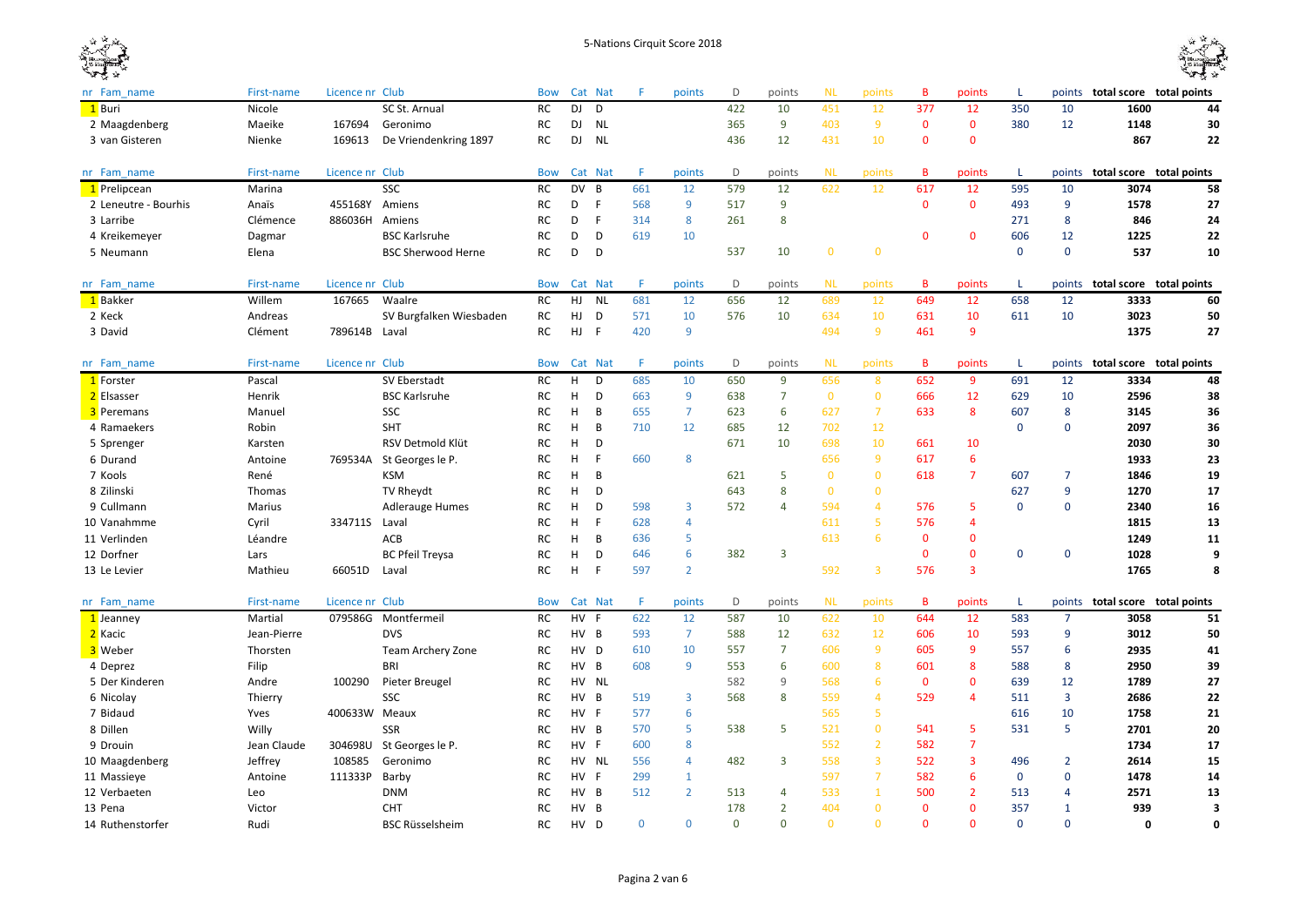



| nr Fam name               | First-name   | Licence nr Club |                                 | <b>Bow</b> |           | Cat Nat      | F           | points         | D           | points         | <b>NL</b>    | points           | B            | points         | -L           | points         | total score total points |                         |
|---------------------------|--------------|-----------------|---------------------------------|------------|-----------|--------------|-------------|----------------|-------------|----------------|--------------|------------------|--------------|----------------|--------------|----------------|--------------------------|-------------------------|
| 1 Deptula                 | Jana         |                 | <b>BFH</b>                      | <b>CP</b>  | D.I       | D            |             |                |             |                | 703          | 12               | 642          | 12             | 663          | 12             | 2008                     | 36                      |
| nr Fam name               | First-name   | Licence nr Club |                                 | <b>Bow</b> |           | Cat Nat      |             | points         | D           | points         | <b>NL</b>    | points           | B            | points         | L.           | points         | total score total points |                         |
| 1 Landesfeind             | Carolin      |                 | SV Bödiger                      | <b>CP</b>  | D         | D            | 755         | 10             | 782         | 12             | 807          | 12               | 803          | 12             | 785          | 12             | 3932                     | 58                      |
| 2 Wiese                   | Ulrike       |                 | <b>BSC Sherwood Herne</b>       | <b>CP</b>  | D         | D            |             |                | 750         | 9              | 775          | 9                | 754          | 8              | 755          | 9              | 3034                     | 35                      |
| 3 Fink                    | Claudia      |                 | <b>BSC Rüsselsheim</b>          | <b>CP</b>  | D         | D            | 758         | 12             | 725         | 6              | 709          | $\mathbf{1}$     | 716          | $\mathbf{0}$   | 734          | 6              | 3642                     | 25                      |
| 4 Renaudin                | Thipaine     |                 | 791050M Meursault               | <b>CP</b>  | D         | F            | 725         | $\overline{7}$ | 714         | $\overline{2}$ |              |                  | 744          | 5              | 743          | $\overline{7}$ | 2926                     | 21                      |
| 5 Greenwood               | Hope         |                 | <b>Edinburgh University</b>     | <b>CP</b>  | D         | GB           |             |                |             |                | 799          | 10               | 786          | 10             | $\mathbf 0$  | $\mathbf 0$    | 1585                     | 20                      |
| 6 Rütter                  | Christina    |                 | team Gold Tip                   | <b>CP</b>  | D         | D            |             |                | 0           | 0              | $\bf{0}$     | $\bf{0}$         | 760          | 9              | 769          | 10             | 1529                     | 19                      |
| 7 Pütter                  | Madeline     |                 | <b>BSC Sherwood Herne</b>       | <b>CP</b>  | D         | D            |             |                | 723         | $\overline{4}$ | $\bf{0}$     | $\mathbf{0}$     | 746          | 6              | 750          | 8              | 2219                     | 18                      |
| 8 Weber                   | Barbara      |                 | <b>Team Archery Zone</b>        | <b>CP</b>  | D         | D            | 706         | 5              | 643         | $\mathbf 0$    | 710          | $\overline{2}$   | 741          | 3              | 732          | 5              | 3532                     | 15                      |
| 9 Frederiks               | Sybrenne     | 156997          | <b>Bleyendaal Handboogsport</b> | <b>CP</b>  | D         | <b>NL</b>    | 389         | $\mathbf 0$    | 734         | 8              | 747          | $\overline{7}$   | $\mathbf 0$  | $\mathbf 0$    | $\mathbf 0$  | 0              | 1870                     | 15                      |
| 10 Büker                  | Lena         |                 | team Gold Tip                   | CP         | D         | D            |             |                |             |                | 756          | 8                | 751          | $\overline{7}$ | $\mathbf{0}$ | $\mathbf 0$    | 1507                     | 15                      |
| 11 Duncan                 | Victoria     | 968449          | Meriden AC                      | <b>CP</b>  | D         | GB           | 742         | 8              |             |                | 741          | 6                | 696          | $\mathbf{0}$   | 338          | 0              | 2517                     | 14                      |
| 12 Galvez                 | Elodie       | 458062U         | Le Lavandou                     | <b>CP</b>  | D         | F            | 750         | 9              | 723         | 5              |              |                  |              |                | $\mathbf 0$  | 0              | 1473                     | 14                      |
| 13 Weyand                 | Kerstin      |                 | SuSC Müllenborn                 | <b>CP</b>  | D         | D            |             |                | 733         | $\overline{7}$ | 729          | $\overline{4}$   | 729          | $\mathbf{1}$   | $\mathbf{0}$ | 0              | 2191                     | 12                      |
| 14 Flöck-Schmitt          | Andrea       |                 | <b>BSC Bad Kreuznach</b>        | <b>CP</b>  | D         | D            |             |                | 752         | 10             | $\bf{0}$     | $\mathbf{0}$     | 741          | $\overline{2}$ | 367          | 0              | 1860                     | 12                      |
| 15 Huon                   | Thipaine     |                 | 775466Y Anthony                 | <b>CP</b>  | D         |              | 717         | 6              |             |                |              |                  | 703          | $\mathbf 0$    | 701          | 4              | 2121                     | 10                      |
| 16 Bizer                  | Claudia      |                 | SV Idar-Oberstein               | <b>CP</b>  | D         | D            | 698         | 4              | 677         | 1              | 718          | 3                | 706          | $\mathbf 0$    | 654          | $\mathbf{1}$   | 3453                     | 9                       |
| 17 Markovic               | Irina        | 120131          | <b>HBS Almere</b>               | <b>CP</b>  | D         | <b>NL</b>    |             |                | 722         | 3              | 739          | 5                | $\mathbf 0$  | $\mathbf{0}$   |              |                | 1461                     | 8                       |
| 18 Dekeijzer              | Karine       |                 | KME                             | <b>CP</b>  | D         | B            |             |                |             |                | 330          | $\mathbf{0}$     | 744          | $\overline{4}$ | $\mathbf 0$  | 0              | 1074                     | 4                       |
| 19 Koonings               | Mariska      | 153489          | Ons Genoegen Ysselsteyn         | <b>CP</b>  | D         | <b>NL</b>    |             |                | 662         | $\mathbf 0$    | 680          | $\mathbf{0}$     | $\mathbf{0}$ | $\mathbf{0}$   | 674          | 3              | 2016                     | 3                       |
| 20 Van den Bosch-Schwanen | Danielle     | 113948          | Waalre                          | <b>CP</b>  | D         | <b>NL</b>    | 684         | 3              | 661         | $\mathbf 0$    |              |                  |              |                | $\mathbf 0$  | 0              | 1345                     | 3                       |
| 21 Lotze                  | Borka        | 166989          | De Rozenjagers Stein            | CP         | D         | <b>NL</b>    | 649         | $\overline{2}$ | 615         | $\mathbf 0$    | 655          | $\mathbf{0}$     | $\mathbf{0}$ | $\mathbf{0}$   | 617          | 0              | 2536                     | $\overline{\mathbf{z}}$ |
| 22 Deptula                | Tanja        |                 | <b>BFH</b>                      | <b>CP</b>  | D         | D            |             |                |             |                | 695          | $\mathbf{0}$     | 688          | $\mathbf 0$    | 661          | $\overline{2}$ | 2044                     | $\overline{2}$          |
| 23 Parent                 | Coralie      |                 | <b>HUY</b>                      | CP         | D         | B            | 617         | $\mathbf{1}$   | 483         | $\Omega$       | $\mathbf{0}$ | $\mathbf{0}$     | $\mathbf{0}$ | $\mathbf{0}$   | $\mathbf 0$  | $\mathbf 0$    | 1100                     | 1                       |
| 25 Thill                  | Carine       |                 | FF Walferdange                  | <b>CP</b>  | D         | $\mathbf{I}$ |             |                | 610         | $\Omega$       | 644          | $\bf{0}$         | 623          | $\mathbf{0}$   | 602          | 0              | 2479                     | $\Omega$                |
| 26 Coeck                  | Trisha       |                 | SSW                             | <b>CP</b>  | D         | B            | $\mathbf 0$ | 0              | 282         | $\mathbf 0$    | 590          | $\mathbf{0}$     |              |                | 596          | 0              | 1468                     | 0                       |
| 27 Malcherek              | Magda        |                 | <b>BSC Rüsselsheim</b>          | <b>CP</b>  | D         | D            | $\mathbf 0$ | $\Omega$       | $\mathbf 0$ | $\Omega$       | $\mathbf{0}$ | $\mathbf 0$      | $\mathbf{0}$ | $\mathbf{0}$   | $\mathbf 0$  | 0              | $\mathbf 0$              | $\mathbf 0$             |
| 28 Woitlla                | Sophia       |                 | Team Archery Zone               | <b>CP</b>  | D         | D            |             |                |             |                | $\Omega$     | $\mathbf{0}$     | $\Omega$     | $\Omega$       | $\mathbf 0$  | $\mathbf 0$    | $\mathbf{0}$             | $\Omega$                |
|                           |              |                 |                                 |            |           |              |             |                |             |                |              |                  |              |                |              |                |                          |                         |
| nr Fam_name               | First-name   | Licence nr Club |                                 | <b>Bow</b> |           | Cat Nat      | F           | points         | D           | points         | <b>NL</b>    | points           | В            | points         |              | points         | total score total points |                         |
| 1 Steyls                  | Jacqeline    | 511062          | SHE                             | <b>CP</b>  | DV B      |              | 733         | 10             | 698         | 12             | 732          | 12               | 723          | 12             | 699          | 12             | 3585                     | 58                      |
| 2 Stolz                   | Petra        |                 | <b>BSC Rüsselsheim</b>          | <b>CP</b>  | DV D      |              | 698         | 8              | 685         | 9              | 711          | 9                |              |                | 680          | 9              | 2774                     | 35                      |
| 3 Drouin                  | Véronique    |                 | 279418R St Georges le P.        | <b>CP</b>  | DV F      |              | 764         | 12             |             |                | 714          | 10               | 721          | 10             |              |                | 2199                     | 32                      |
| 4 Herve                   | Christine    | 265984N         | Eybens                          | <b>CP</b>  | DV F      |              | 632         | 6              | 655         | 8              |              |                  | 694          | 9              | 665          | 8              | 2646                     | 31                      |
| 5 Pintjens                | Herlinda     |                 | SSW                             | <b>CP</b>  | DV        | B            | 714         | 9              | 694         | 10             |              |                  |              |                | 687          | 10             | 2095                     | 29                      |
| 6 Mathieu                 | Marie-Louise |                 | <b>RHT</b>                      | CP         | <b>DV</b> | B            | 639         | $\overline{7}$ |             |                | 643          | $\boldsymbol{8}$ |              |                | 615          | $\overline{7}$ | 1897                     | 22                      |
| 7 Reeves                  | Gery         | 1001882         | <b>Bowman of Malgrave</b>       | <b>CP</b>  | <b>DV</b> | GB           |             |                | 505         | 7              | 598          | $\overline{7}$   | 614          | 8              | $\mathbf{0}$ | $\mathbf 0$    | 1717                     | 22                      |
| nr Fam name               | First-name   | Licence nr Club |                                 | <b>Bow</b> |           | Cat Nat      | F           | points         | D           | points         | <b>NL</b>    | points           | B            | points         | L            | points         | total score total points |                         |
| 1 Schütz                  | Leon         |                 | <b>BSC Erfstadt</b>             | CP         | HC D      |              | 755         | 12             | 742         | 12             | 776          | 12               | 720          | 12             | 714          | 12             | 3707                     | 60                      |
| 2 Vermeulen               | Mathias      |                 | <b>KJSS</b>                     | CP         | HC B      |              |             |                | 639         | 10             |              |                  | 637          | 10             | 619          | 9              | 1895                     | 29                      |
| 5 Willems                 | Stef         | 168775          | <b>OBK Hapert</b>               | <b>CP</b>  |           | HC NL        |             |                |             |                | 708          | 10               | $\Omega$     | $\Omega$       | 679          | 10             | 1387                     | 20                      |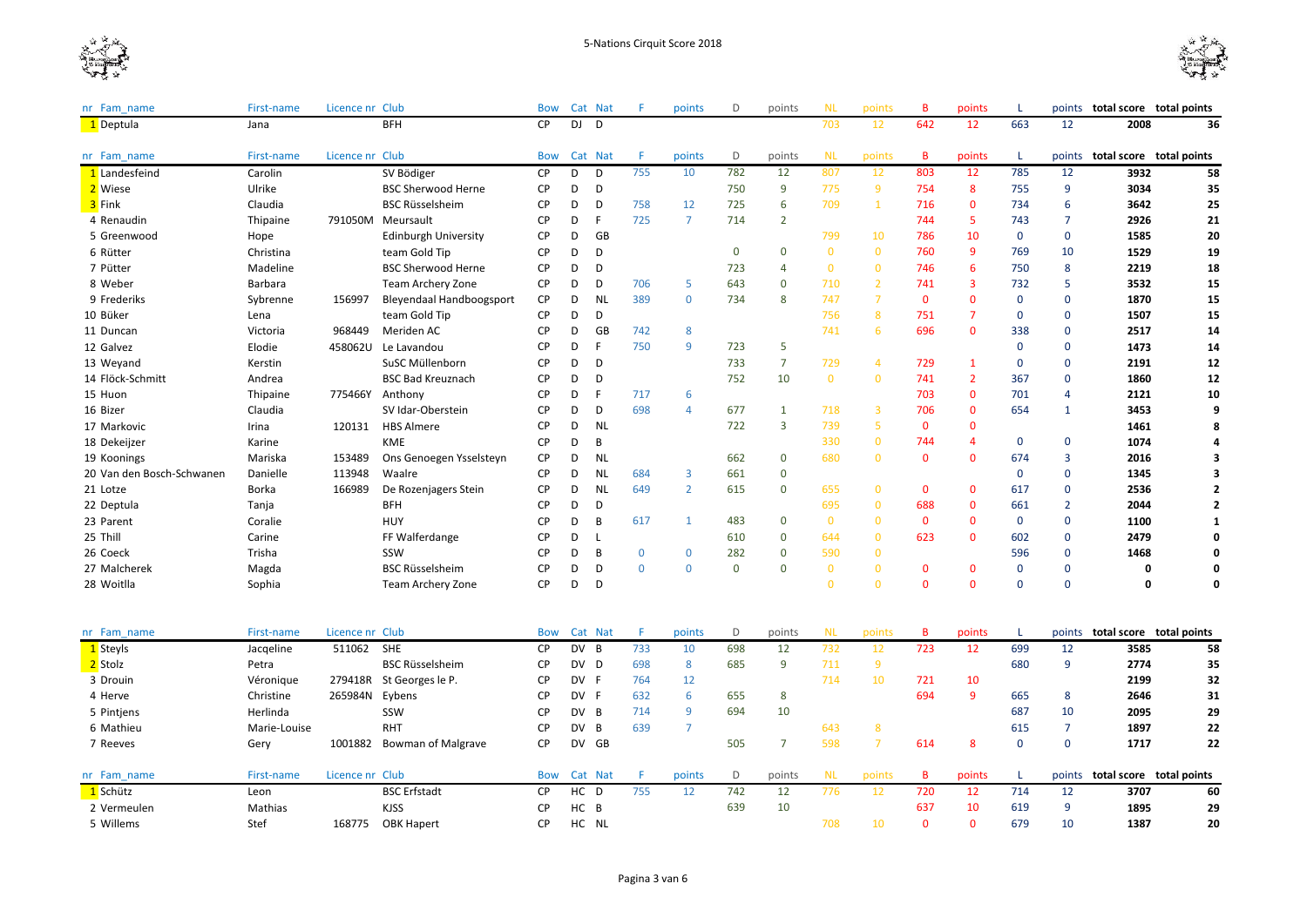



| Licence nr Club<br><b>Bow</b><br>Cat Nat<br>F<br>D<br>points<br>nr Fam name<br>First-name<br>points                       | <b>NL</b><br>points          | B            | points         |              | points         | total score total points               |
|---------------------------------------------------------------------------------------------------------------------------|------------------------------|--------------|----------------|--------------|----------------|----------------------------------------|
| Waalre<br>HJ<br><b>NL</b><br>154560<br><b>CP</b><br>734<br>734<br>12<br>1 van den Hurk<br>Marco<br>12                     | 726<br>10                    | 687          | 9              | 705          | 10             | 3586<br>53                             |
| <b>CP</b><br>HJ<br>- F<br>686<br>10<br>2 Nullans<br>François<br>652741B<br><b>Hettange Gde</b>                            | 10<br>716                    | 720          | 10             | 699          | 9              | 2821<br>39                             |
| 585<br><b>CP</b><br>HJ<br>F.<br>9<br>654324X Hettange Gde<br>3 Breda<br>Anthony                                           | 631<br>9                     | 612          | 8              | 572          | 8              | 2400<br>34                             |
| KME<br>4 Neyt<br><b>CP</b><br>HJ<br>B<br>Yoram                                                                            | $\mathbf{0}$<br>$\mathbf{0}$ | 735          | 12             | 717          | 12             | 1452<br>24                             |
| 817819J St Georges le P.<br><b>CP</b><br>HJ<br>$\mathsf{F}$<br>693<br>10<br>6 Sinou<br>Cédric                             | 727<br>12                    | $\mathbf{0}$ | $\mathbf 0$    |              |                | 1420<br>22                             |
|                                                                                                                           |                              |              |                |              |                |                                        |
| Licence nr Club<br>First-name<br>Cat Nat<br>F<br>points<br>D<br>points<br>nr Fam name<br><b>Bow</b>                       | <b>NL</b><br>points          | B            | points         | L            |                | points <b>total score total points</b> |
| Gilles<br>H<br>803<br>805<br>12<br><b>GT Strassen</b><br><b>CP</b><br>6<br>1 Seywert<br>L.                                | 813<br>10                    | $\mathbf{0}$ | $\mathbf{0}$   | 806          | 10             | 3227<br>38                             |
| 2 Duncan<br><b>CP</b><br>GB<br>809<br>9<br>Tom<br>985110<br>Meriden AC<br>H                                               | 813<br>10                    | 787          | 5              | 810          | 12             | 3219<br>36                             |
| 3 Kools<br>Reginald<br><b>DNM</b><br><b>CP</b><br>н<br>B                                                                  | 813<br>12                    | 807          | 9              | 802          | 8              | 2422<br>29                             |
| 5<br><b>CP</b><br>772<br>$\Omega$<br>775<br>4 Schütz<br>Yannick<br><b>BSC Erfstadt</b><br>H<br>D                          | 790<br>$\mathbf{1}$          | 814          | 12             | 804          | 9              | 3955<br>27                             |
| David<br>Villeneuve D'Asc<br><b>CP</b><br>н<br>B<br>777<br>789<br>10<br>5 Etienne<br>$\mathbf 0$                          | 794<br>$\overline{3}$        | 797          | $\overline{7}$ | 792          | 6              | 3949<br>26                             |
| team Gold Tip<br><b>CP</b><br>H<br>D<br>6 Spura<br>Christian                                                              | 5<br>798                     | 808          | 10             | 790          | 5              | 2396<br>20                             |
| <b>CP</b><br>7 Bleyendaal<br>Ruben<br>130659<br>Bleyendaal Handboogsport<br>н<br>NL<br>804<br>$\overline{7}$<br>780<br>6  | $\overline{7}$<br>806        | $\mathbf{0}$ | $\mathbf{0}$   | $\mathbf{0}$ | $\mathbf 0$    | 2390<br>20                             |
| <b>CP</b><br>H<br>F<br>12<br>700287G<br>813<br>8 Baraer<br>Quentin<br>Rennes                                              |                              | $\mathbf{0}$ | $\mathbf 0$    | 799          | $\overline{7}$ | 1612<br>19                             |
| 9 Baret<br>605788R<br>Le Lavandou<br><b>CP</b><br>H<br>F<br>811<br>10<br>787<br>9<br>Benjamin                             |                              |              |                | $\mathbf{0}$ | $\mathbf 0$    | 1598<br>19                             |
| Waert<br>CP<br>H<br><b>NL</b><br>10 Blinkhof<br>Freek                                                                     | 794<br>$\overline{4}$        | 802          | 8              | 394          | $\mathbf 0$    | 1990<br>12                             |
| D<br>$\overline{7}$<br>11 Arntz<br>Tim<br><b>Team Roth Bogensport</b><br><b>CP</b><br>н<br>791<br>782<br>4                | 783<br>$\mathbf{0}$          | $\mathbf 0$  | $\mathbf 0$    | 753          | $\mathbf 0$    | 3109<br>11                             |
| <b>CENT</b><br>5<br><b>CP</b><br>H<br>B<br>796<br>12 Depoitier<br>Julien                                                  | 801<br>6                     | 769          | $\mathbf 0$    |              |                | 2366<br>11                             |
| GSB<br><b>CP</b><br>756<br>$\mathbf 0$<br>771<br>4<br>13 Denayer<br>Sebastien<br>H<br>B                                   | 776<br>$\mathbf{0}$          | 776          | $\overline{2}$ | 788          | $\overline{4}$ | 10<br>3867                             |
| 8<br>434925V<br><b>CP</b><br>H<br>E<br>785<br>14 Dauleu<br>Ludovic<br>Rueil Star<br>786<br>1                              |                              | $\mathbf 0$  | $\mathbf 0$    | $\mathbf 0$  | $\mathbf 0$    | 1571<br>q                              |
| <b>DNM</b><br><b>CP</b><br>н<br>B<br>15 Kools<br>Jonathan                                                                 | 791<br>$\overline{2}$        | 787          | 6              | 711          | $\mathbf 0$    | 2289<br>8                              |
| 599750C Dinan<br>CP<br>E<br>0<br>16 Brisson<br>H<br>807<br>8<br>$\mathbf 0$<br>Pierre                                     |                              |              |                | 758          | $\mathbf 0$    | 1565<br>8                              |
| <b>CP</b><br>460792L<br>H<br>-F<br>763<br>$\mathbf 0$<br>17 Lejal<br>Jonathan<br>Conches                                  |                              | 781          | 4              | 780          | 3              | 2324<br>7                              |
| 392179G<br>18 Lallemant<br><b>CP</b><br>H<br>E<br>779<br>0<br>Julien<br>Vertus<br>0<br>753                                | 781<br>$\bf{0}$              | 779          | $\overline{3}$ | $\mathbf 0$  | $\mathbf 0$    | 3092<br>3                              |
| 19 Torlet<br>Teddy<br>605799C<br><b>CP</b><br>H<br>-F<br>789<br>3<br>Reims                                                | $\mathbf{0}$<br>757          |              |                | 737          | $\mathbf 0$    | 2283<br>$\overline{\mathbf{3}}$        |
| 112637<br><b>CP</b><br><b>NL</b><br>3<br>20 van den Bosch<br>Guido<br>Waalre<br>H<br>747<br>$\mathbf 0$<br>770            |                              |              |                | 760          | $\mathbf 0$    | 2277<br>3                              |
| $\overline{2}$<br>268245W Chartres<br><b>CP</b><br>F<br>21 Gasse<br>Nicolas<br>н<br>778<br>$\mathbf 0$<br>769             |                              | 767          | $\mathbf 0$    | 777          | $\mathbf 0$    | 3091<br>$\overline{\mathbf{2}}$        |
| 502172<br><b>CP</b><br>H<br>B<br>762<br>$\mathbf{1}$<br>COP Peer<br>22 Berx<br>Jordy                                      | 770<br>$\mathbf{0}$          | 773          | $\mathbf{1}$   | 772          | $\mathbf 0$    | 3077<br>$\overline{2}$                 |
| 23 Gesnouin<br>650262G<br>Coutances<br><b>CP</b><br>н<br>F<br>786<br>$\overline{2}$<br>Arnaud                             |                              | 756          | $\mathbf{0}$   | 772          | $\mathbf 0$    | $\overline{2}$<br>2314                 |
| 24 Gröhl<br><b>BSC Rüsselsheim</b><br><b>CP</b><br>н<br>D<br>763<br>$\mathbf 0$<br>750<br>0<br>Manuel                     | 786<br>$\mathbf{0}$          | 749          | $\mathbf 0$    | 777          | $\mathbf 0$    | 3825<br>0                              |
| 25 Zumbroich<br><b>BSC Rüsselsheim</b><br><b>CP</b><br>D<br>$\Omega$<br>0<br>H<br>775<br>747<br>Ingo                      | 787<br>$\mathbf{0}$          | 752          | $\mathbf 0$    | 732          | $\mathbf 0$    | 3793<br>$\Omega$                       |
| <b>BSC Erfstadt</b><br>0<br>26 Schütz<br><b>CP</b><br>H<br>D<br>714<br>$\mathbf 0$<br>704<br>Dirk                         | 735<br>$\mathbf{0}$          | 735          | $\mathbf{0}$   | 688          | $\mathbf 0$    | 3576<br>$\Omega$                       |
| н<br><b>NL</b><br>721<br>0<br>Oude Roem Handhaven<br><b>CP</b><br>$\mathbf{0}$<br>706<br>27 Reijnders<br>Walter<br>140417 | 721<br>$\bf{0}$              | 670          | $\mathbf 0$    | 722          | $\mathbf 0$    | 3540<br>0                              |
| 28 Geiger<br><b>BSC Rüsselsheim</b><br><b>CP</b><br>Н<br>D<br>700<br>$\mathbf{0}$<br>698<br>0<br>Gunnar                   | 697<br>$\mathbf{0}$          | 720          | $\mathbf{0}$   | 713          | $\mathbf 0$    | 3528<br>$\Omega$                       |
| 29 Kraus<br><b>GT Strassen</b><br><b>CP</b><br>H<br>$\Omega$<br>Stéphane<br>748<br>-L                                     | $\mathbf 0$<br>748           | 773          | $\mathbf 0$    | 759          | $\mathbf 0$    | 3028                                   |
| ASB<br><b>CP</b><br>B<br>$\mathbf 0$<br>30 Pinson<br><b>Niels</b><br>Н<br>765                                             | 736<br>$\mathbf{0}$          | 739          | $\mathbf 0$    | 745          | $\mathbf 0$    | 2985<br>n                              |
| SuSC Müllenborn<br>H<br>732<br>31 Overfeld<br>Dirk<br><b>CP</b><br>D<br>0                                                 | 732<br>$\mathbf{0}$          | 724          | $\mathbf 0$    | 712          | $\mathbf 0$    | 2900<br>$\Omega$                       |
| 713<br>0<br>32 Beuscher<br><b>BSC Bad Kreuznach</b><br>CP<br>н<br>D<br>Thomas                                             | $\mathbf{0}$<br>738          | 722          | $\mathbf 0$    | 724          | $\mathbf 0$    | 2897<br>$\Omega$                       |
| 33 Schall<br><b>BSC Heidelberg</b><br><b>CP</b><br>$\mathbf 0$<br>0<br>Sascha<br>H<br>D<br>714<br>707                     | 693<br>$\bf{0}$              | 720          | $\mathbf 0$    | $\mathbf{0}$ | $\mathbf 0$    | 2834<br>$\Omega$                       |
| 34 Alliance<br><b>CTH</b><br><b>CP</b><br>Н<br>B<br>712<br>$\mathbf 0$<br>Jordan                                          | 697<br>$\mathbf{0}$          | 721          | $\mathbf 0$    | 670          | $\mathbf 0$    | 2800<br>0                              |
| <b>CP</b><br>H.<br>F<br>685<br>$\mathbf 0$<br>0<br>352122S<br>Chartres<br>651<br>35 Bourgeon<br>Jeremy                    |                              | 703          | $\mathbf{0}$   | 691          | $\mathbf{0}$   | 2730<br>$\Omega$                       |
| 0<br><b>HUY</b><br>655<br>$\mathbf 0$<br>699<br>36 Parent<br>CP<br>н<br>B<br>Marc                                         | $\mathbf{0}$<br>$\bf{0}$     | 677          | $\mathbf{0}$   | 665          | $\mathbf 0$    | 2696<br>$\Omega$                       |
| SWZ<br>B<br><b>CP</b><br>H<br>$\mathbf 0$<br>$\Omega$<br>682<br>0<br>37 Vingerhoets<br>Bart                               | 703<br>$\mathbf{0}$          | 711          | $\mathbf{0}$   | 593          | $\Omega$       | 2689<br>$\mathbf 0$                    |
| F<br>653<br>0<br>38 Frutel<br>Sébastien<br>341769N Hagondange<br><b>CP</b><br>H<br>$\Omega$<br>658                        | $\mathbf{0}$<br>$\mathbf{0}$ | 669          | $\Omega$       | 694          | $\Omega$       | 2674<br>$\mathbf 0$                    |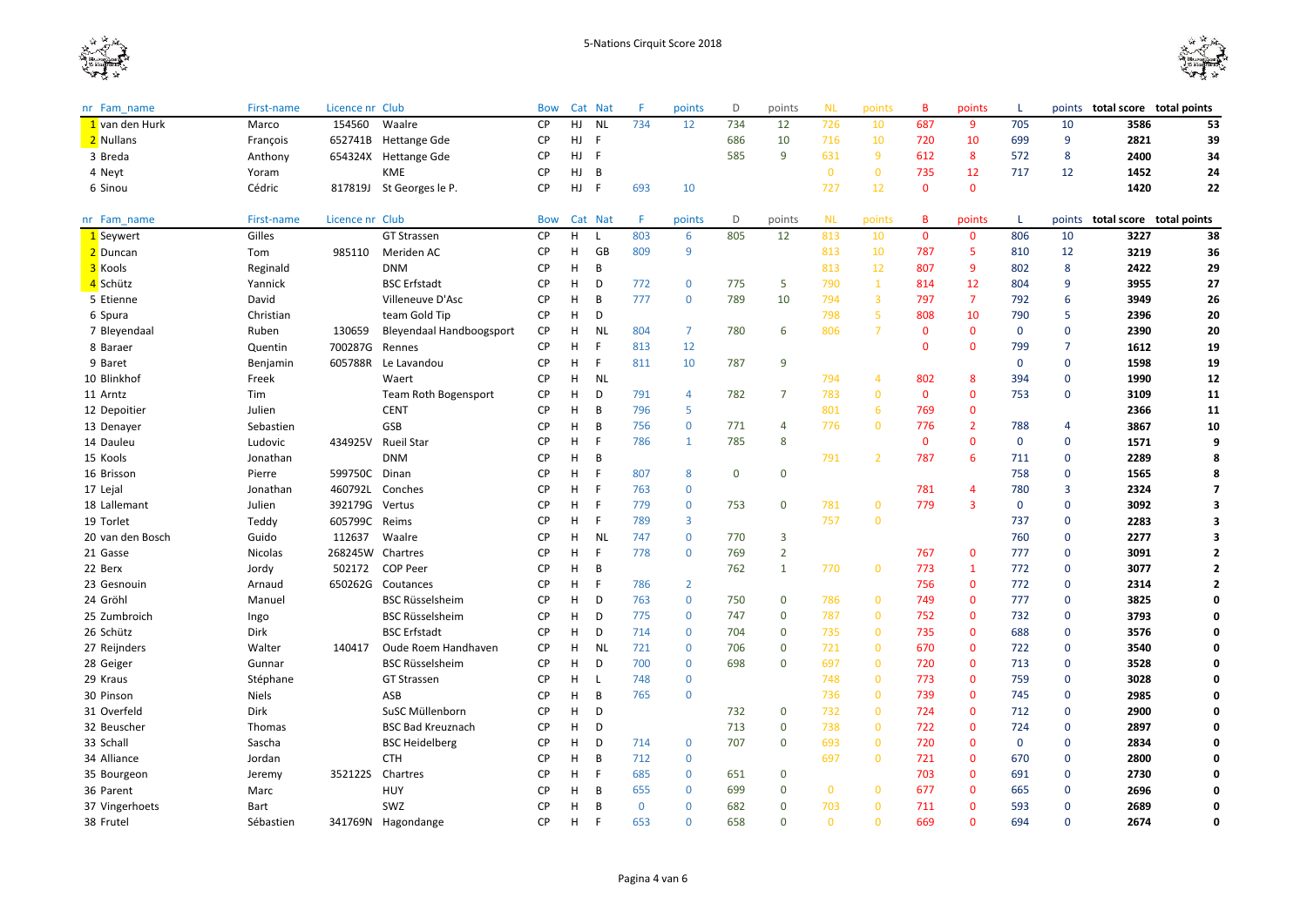|                 |           |               |                           |           |   |           | 5-Nations Cirquit Score 2018 |              |             |                |                |                |              |              |             |             |      |              |
|-----------------|-----------|---------------|---------------------------|-----------|---|-----------|------------------------------|--------------|-------------|----------------|----------------|----------------|--------------|--------------|-------------|-------------|------|--------------|
| 39 Sels         | Patrick   |               | SSW                       | <b>CP</b> | H | B         | 665                          | $\mathbf 0$  | 660         | $\mathbf 0$    |                |                | 673          | $\mathbf{0}$ | 648         | $\Omega$    | 2646 | 0            |
| 40 Nota         | Damien    | 77959M        | Sedan                     | <b>CP</b> | H | F         | 708                          | $\mathbf 0$  | $\mathbf 0$ | $\mathbf 0$    | 675            | $\mathbf{0}$   | 640          | $\mathbf{0}$ | 607         | $\Omega$    | 2630 | 0            |
| 41 Buirs        | Geert     | 166072        | Agon Sagitta              | <b>CP</b> | н | <b>NL</b> | 661                          | $\mathbf 0$  | $\mathbf 0$ | $\mathbf 0$    | 666            | $\mathbf 0$    | 655          | $\mathbf{0}$ | 625         | $\Omega$    | 2607 | 0            |
| 42 Jumpertz     | Julien    | 137121        | De Rozenjagers Stein      | <b>CP</b> | н | <b>NL</b> | 680                          | $\mathbf 0$  | 639         | $\mathbf 0$    | 334            | $\Omega$       | $\mathbf{0}$ | $\mathbf{0}$ | 650         | $\Omega$    | 2303 | 0            |
| 43 Rohat        | Vincent   | 279063E       | Neuilly Sur Marne         | <b>CP</b> | H |           | 784                          | $\mathbf{0}$ | 758         | $\mathbf 0$    |                |                |              |              | 758         | $\Omega$    | 2300 | 0            |
| 44 Viel         | Wolfgang  | 217305B       | Ste Genevieve             | <b>CP</b> | н |           | 771                          | $\mathbf{0}$ | 739         | $\overline{0}$ |                |                |              |              | 753         | $\mathbf 0$ | 2263 | 0            |
| 45 Piron        | Benjamin  | 647374T       | Chauny                    | <b>CP</b> | н |           | 754                          | $\mathbf 0$  |             |                | 755            | $\mathbf{0}$   | 733          | $\mathbf{0}$ |             |             | 2242 | $\mathbf 0$  |
| 46 Schmitt      | Rainer    |               | <b>BSC Bad Kreuznach</b>  | <b>CP</b> | н | D         |                              |              | 749         | $\mathbf 0$    | $\mathbf{0}$   | $\mathbf{0}$   | 758          | $\mathbf{0}$ | 721         | $\mathbf 0$ | 2228 | 0            |
| 47 van de Velde | Vincent   |               | <b>HUY</b>                | <b>CP</b> | Н | B         | 757                          | $\mathbf 0$  | 721         | $\overline{0}$ |                |                | 729          | $\mathbf{0}$ | $\mathbf 0$ | $\Omega$    | 2207 | 0            |
| 48 Springael    | Wouter    |               | ASB                       | <b>CP</b> | H | B         |                              |              |             |                | 744            | $\overline{0}$ | 729          | $\mathbf{0}$ | 701         | $\Omega$    | 2174 | 0            |
| 49 Boelen       | Stephan   | 136919        | VZOD Zeelst               | <b>CP</b> | н | <b>NL</b> | 742                          | $\mathbf 0$  |             |                |                |                | 715          | $\mathbf{0}$ | 715         | $\mathbf 0$ | 2172 | $\mathbf 0$  |
| 50 Brink        | Raymond   |               | Waert                     | CP        | н | <b>NL</b> |                              |              |             |                | 731            | $\overline{0}$ | 731          | $\mathbf{0}$ | 710         | $\mathbf 0$ | 2172 | 0            |
| 51 Ducros       | Jerome    | 621872Y       | Barby                     | <b>CP</b> | н | F         | 696                          | $\mathbf 0$  |             |                | 691            | $\overline{0}$ | 726          | $\mathbf{0}$ | $\mathbf 0$ | $\mathbf 0$ | 2113 | 0            |
| 52 Dieval       | Etiënne   | 271892K       | Pleumeleuc                | <b>CP</b> | н |           | 681                          | $\mathbf 0$  |             |                |                |                | 686          | $\Omega$     | 681         | $\mathbf 0$ | 2048 | 0            |
| 53 Bonvalet     | Frédéric  | 671378J       | Cluis                     | <b>CP</b> | н |           | 690                          | $\mathbf 0$  |             |                |                |                | 684          | $\Omega$     | 666         | $\mathbf 0$ | 2040 | 0            |
| 54 Devolder     | Geert     |               | SSW                       | <b>CP</b> | н | B         | 583                          | $\mathbf 0$  | 273         | $\mathbf 0$    | 583            | $\mathbf{0}$   |              |              | 599         | $\mathbf 0$ | 2038 | $\mathbf 0$  |
| 55 Chinon       | Romain    | 784593A Meaux |                           | <b>CP</b> | н |           | 657                          | $\mathbf 0$  |             |                | 673            | $\overline{0}$ |              |              | 669         | $\Omega$    | 1999 | 0            |
| 56 Vermeulen    | Fillip    |               | <b>KJSS</b>               | <b>CP</b> | H | B         |                              |              | 620         | $\mathbf 0$    |                |                | 667          | $\mathbf{0}$ | 640         | $\mathbf 0$ | 1927 | 0            |
| 57 Willems      | Patrick   | 172116        | <b>OBK Hapert</b>         | <b>CP</b> | н | <b>NL</b> |                              |              |             |                | 620            | $\overline{0}$ | 623          | $\Omega$     | 650         | $\Omega$    | 1893 | 0            |
| 58 Porchet      | David     | 025799T Meaux |                           | <b>CP</b> | H | F         | 360                          | $\mathbf 0$  |             |                | 772            | $\mathbf{0}$   |              |              | 755         | $\mathbf 0$ | 1887 | $\mathbf 0$  |
| 59 Denies       | Gert      |               | SSW                       | <b>CP</b> | н | B         | 645                          | $\mathbf 0$  | 608         | $\mathbf 0$    |                |                |              |              | 623         | $\mathbf 0$ | 1876 | $\mathbf 0$  |
| 60 Heeg         | Tobias    |               | SC Windeshausen           | <b>CP</b> | H | D         |                              |              |             |                | 371            | $\mathbf{0}$   | 761          | $\mathbf{0}$ | 736         | $\mathbf 0$ | 1868 | 0            |
| 61 Ceulemans    | Kris      |               | <b>KME</b>                | <b>CP</b> | н | B         |                              |              |             |                | 356            | $\overline{0}$ | 732          | $\mathbf{0}$ | 703         | $\mathbf 0$ | 1791 | 0            |
| 62 Simons       | Mark      |               | KHB                       | <b>CP</b> | н | B         |                              |              | 694         | $\mathbf 0$    | 339            | $\overline{0}$ |              |              | 704         | $\Omega$    | 1737 | 0            |
| 63 Devolder     | Eric      |               | SSW                       | <b>CP</b> | н | B         | 532                          | $\mathbf{0}$ | 523         | $\mathbf 0$    |                |                | $\mathbf{0}$ | $\Omega$     | 540         | $\mathbf 0$ | 1595 | 0            |
| 64 Braithwaite  | Terry     | 1018139       | <b>Bowman of Malgrave</b> | <b>CP</b> | н | GB        |                              |              | 546         | $\mathbf 0$    | 519            | $\overline{0}$ | 519          | $\Omega$     |             |             | 1584 | 0            |
| 65 van Elven    | Cedric    |               | <b>HUY</b>                | CP        | н | B         | 781                          | $\mathbf 0$  | $\mathbf 0$ | $\overline{0}$ |                |                |              |              | 774         | $\Omega$    | 1555 | 0            |
| 66 Holl         | Xander    |               | Rosmalen                  | <b>CP</b> | Н | <b>NL</b> | 739                          | $\mathbf 0$  |             |                | 744            | $\mathbf{0}$   |              |              | $\mathbf 0$ | $\Omega$    | 1483 | 0            |
| 67 Priebe       | Niklas    |               | <b>BSC Sherwood Herne</b> | <b>CP</b> | Н | D         |                              |              | 712         | $\mathbf 0$    | $\overline{0}$ | $\overline{0}$ | 746          | $\mathbf{0}$ | $\mathbf 0$ | $\mathbf 0$ | 1458 | $\mathbf{0}$ |
| 68 Butz         | Stefan    |               | <b>BSC Heidelberg</b>     | <b>CP</b> | Н | D         | $\mathbf{0}$                 | $\mathbf 0$  | 735         | $\overline{0}$ |                |                |              |              | 714         | $\Omega$    | 1449 | 0            |
| 69 Grimber      | Guillaume | 853934P       | Meaux                     | <b>CP</b> | H |           | 704                          | $\mathbf 0$  |             |                | 736            | $\mathbf 0$    |              |              | $\mathbf 0$ | $\mathbf 0$ | 1440 | $\mathbf 0$  |
| 70 Grootaers    | Jordy     |               | SHT                       | <b>CP</b> | н | B         |                              |              | 629         | $\mathbf 0$    | 704            | $\mathbf{0}$   |              |              | 0           | $\Omega$    | 1333 | 0            |
| 71 Delvigne     | Olivier   |               | LAW                       | <b>CP</b> | н | B         | $\mathbf 0$                  | $\mathbf 0$  |             |                | $\mathbf{0}$   | $\mathbf{0}$   | 367          | $\mathbf{0}$ | 658         | $\Omega$    | 1025 | $\mathbf 0$  |
| 72 Gailliot     | Antoine   | 886035G       | Amiens                    | СP        | н | F         | 326                          | $\mathbf{0}$ | 647         | $\mathbf 0$    |                |                |              |              | $\mathbf 0$ | $\Omega$    | 973  | 0            |
| 73 Aarts        | René      | 115516        | De Vriendschap            | <b>CP</b> | н | <b>NL</b> |                              |              |             |                | $\Omega$       | $\mathbf{0}$   | $\Omega$     | $\Omega$     | 749         | $\Omega$    | 749  | 0            |
| 74 Goncalves    | Rui       |               | Diana Wiltz               | <b>CP</b> | н |           | $\mathbf 0$                  | $\mathbf 0$  | 694         | $\mathbf 0$    | $\Omega$       | $\Omega$       | $\Omega$     | $\mathbf{0}$ | $\Omega$    | $\Omega$    | 694  | 0            |